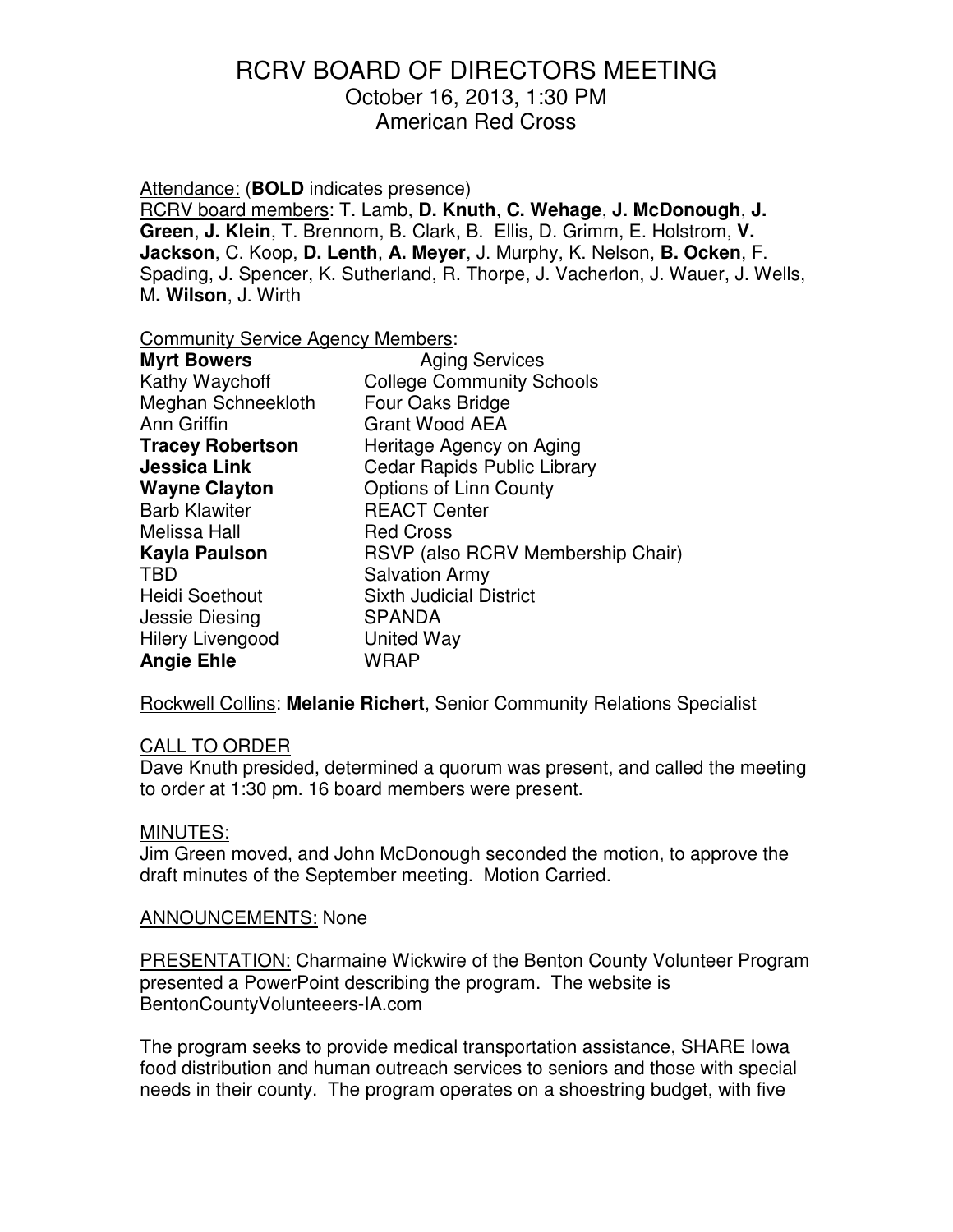part time employees that together work 54 hours per week between Vinton and Belle Plaine. The county supports them as well as the cities in the county, United Way, and other sources (including Rockwell Collins through the last RCRV grant cycle).

OLD BUSINESS: - None

NEW BUSINESS: - None

ROCKWELL COLLINS REPORT: - Melanie Richert

Volunteers are needed to judge a First Tech Challenge event on November 16 from 7 AM til 6 PM.

A meeting is set with Human Resources VP Martha May on November 15, noon to 1. Dave Knuth, Terry Lamb and Jim Green will represent RCRV.

Ms. May's husband is retired and looking to join us.

# PARTNER AGENCY REPORTS:

# **Options of Linn County- Wayne Clayton:**

On Oct 2 Options shared a display table with RCRV at the annual Abilities in Action conference at KTOS. There, we displayed assistive tech creations by RCRV and shared information with 150 people associated with the disability services field, both locally and throughout the Midwest.

# **WRAP: - Angie Ehle**

An aluminum ramp was installed today, bringing the year's total to 36 jobs (39 is the record for a full year); five builds are in queue; Angie's working with Geonetric for more volunteers.

# **RSVP Agency Report – Kayla Paulson**:

Finalizing the list of Volunteer Opportunities for the Veterans in Volunteerism Feature. Really making some great contacts and getting to learn about new opportunities.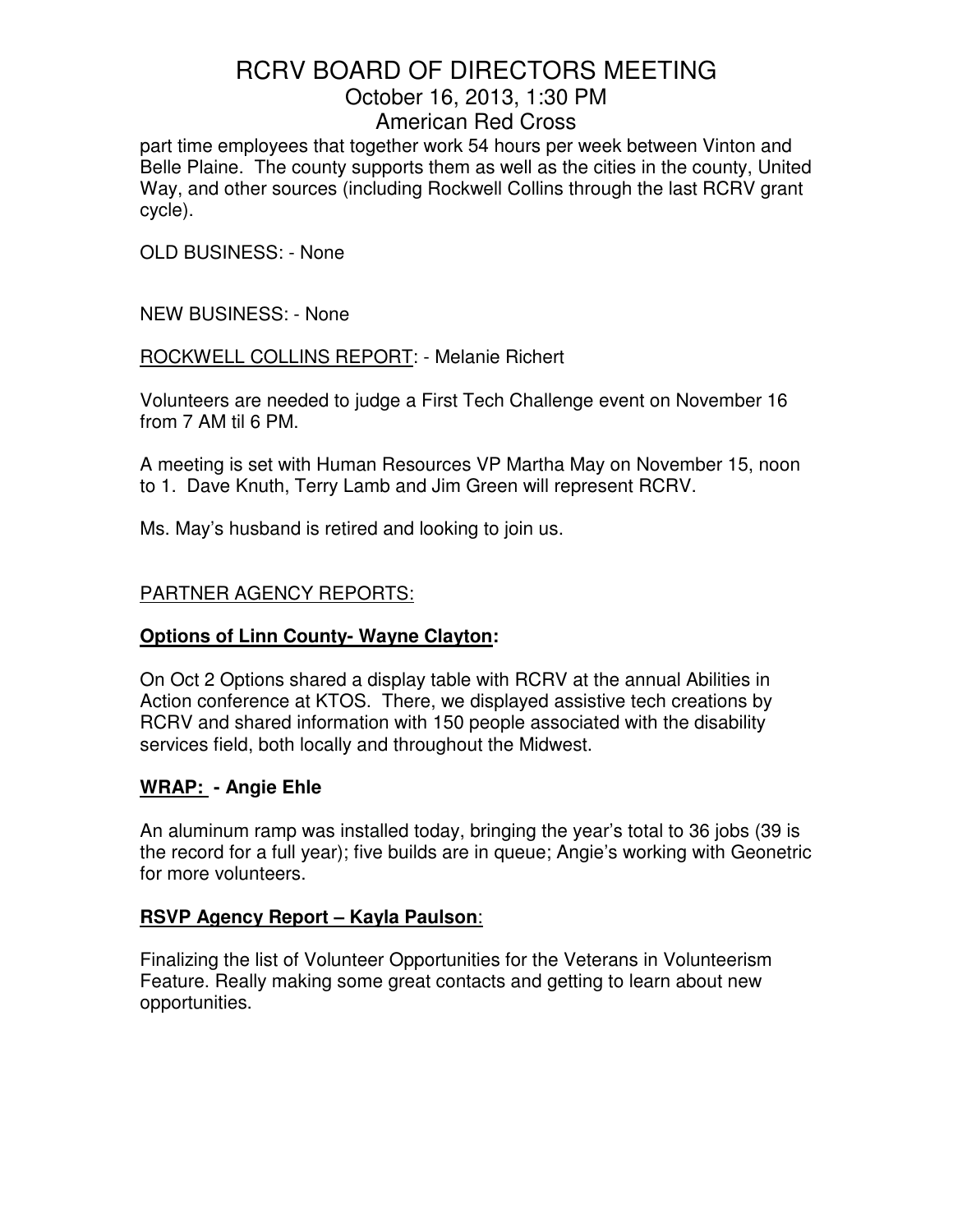#### OPPORTUNITIES

Tax Preparers and Greeters needed.

Large need for tutors, readers, and mentors with elementary students throughout Linn County. Please let me know if you would be interested in learning more about these volunteer opportunities.

Office Assistant opportunities available at multiple agencies.

Transportation Drivers needed.

## **Heritage Agency on Aging: - Tracey Robertson**

All I had is that The Heritage Area Agency on Aging is no longer in need of Money Management Program Volunteers. Two RCRV members have kindly offered their time and is greatly appreciated!

On Wednesday, November 6 from 8:30am-2pm at the Kirkwood Training and Outreach Center - Caregiver Wellness Day, featuring a variety of uplifting speakers, continental breakfast and lunch buffet, door prizes, and an opportunity to visit sponsor booths. This is a FREE event. To register, call 398-5559 or email Lejla.ford@kirkwood.edu<mailto:Lejla.ford@kirkwood.edu>.

A meeting is planned in Ames about Uniform Power of Attorney and a further subject of exploitation.

Tracey will be in Des Moines on November 15 for a conference.

### **Cedar Rapids Public Library – Jessica Link**

The Cedar Rapids Public Library had its downtown grand opening on August 24. The opening weekend, we had over 10,700 people visit the new library and check out over 11,000 materials. Volunteer tour guides hosted tours of the new facility to over 750 community members.

Since our opening, the library has been a busy place! The new library houses over 225,000 materials; in the first two weeks, customers checked out over 116,000 materials. In the month of September, over 4,500 customers attended meetings in the library's civic space. The new meeting room spaces are a tremendous resource for the community and are being booked with great regularity for events, including weddings on the library's green roof.

In the six months since the start of the library's volunteer program, we have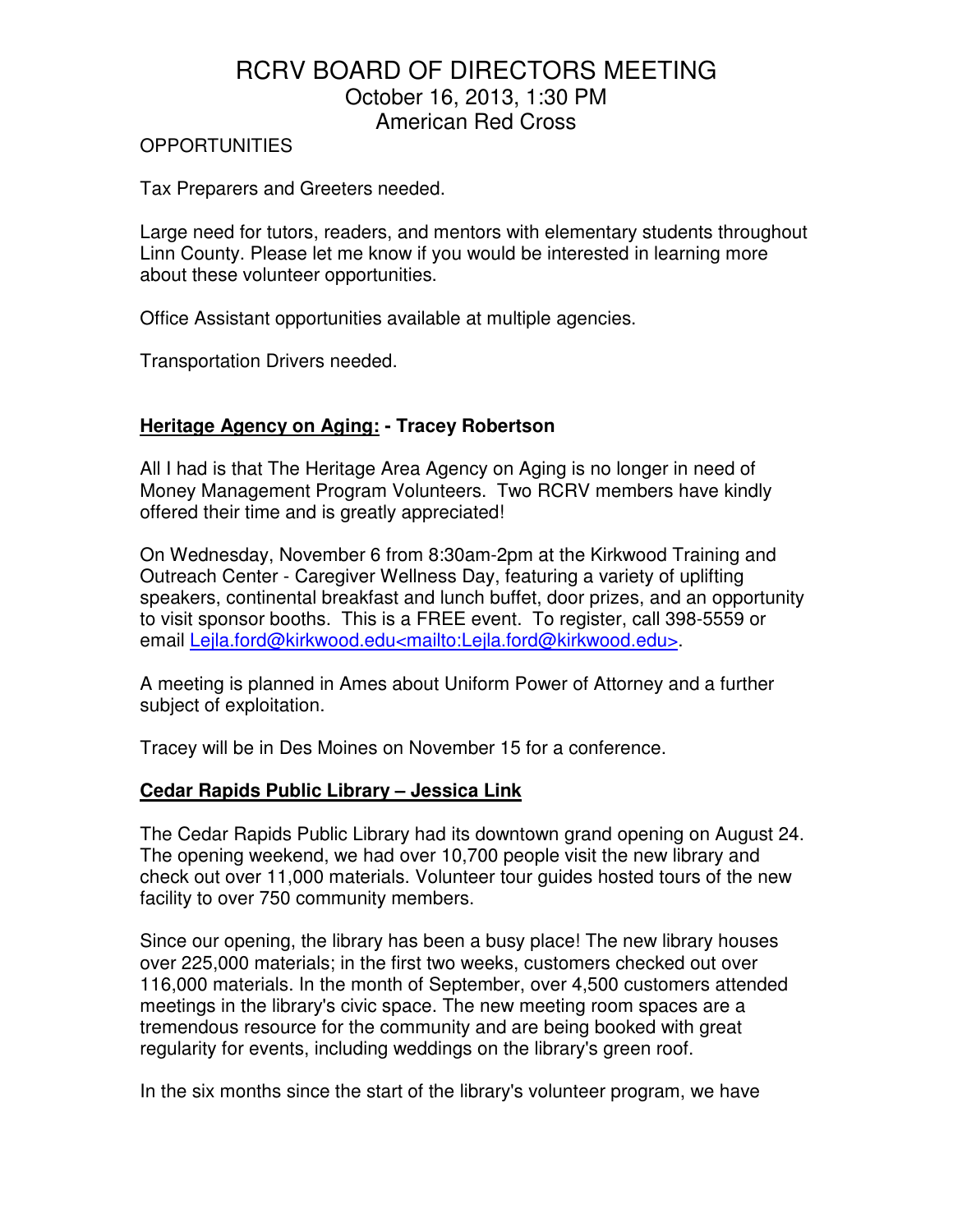grown to over 65 volunteers. We recently added two volunteers to assist with the clerical aspects of the volunteer program, including RCRV's own Dick Lenth. We continue to look for volunteers to help expand the library's operational capacity.

This month we are also putting out the call for volunteers for the Friends of the Library's annual book sale. For more information, see below:

The Friends of the Cedar Rapids Public Library are recruiting volunteers to help with their annual fall book sale. The sale is November 1-3 at the new downtown library. They are looking for volunteer assistance starting with set up on Thursday, October 31, through the sale's close on Sunday, November 3. Volunteer opportunities include setting up books, breaking down boxes, ticket taker, carry out assistance, book straightener, book tallying, etc. For a complete list of volunteer opportunities and/or to register to volunteer, go here:http://www.signupgenius.com/go/5080F4DADAA22A57-2013. Questions? Call Nancy Kodros at 396-1592.

## **Aging Services – Myrt Bowers**

Dave Knuth continues teaching classes about iPad at ASI. The classes are always full, and have served 176 seniors so far.

More Witwer volunteers need to be tied into RSVP as a more efficient means to collect volunteer hours

Classes are ongoing at Keystone Place, with subjects such as nutrition, vitamin D awareness.

There will be a free box lunch at PCI with a presentation on foods versus the inflammatory process.

# **RCRV COMMITTEE CHAIR REPORTS:**

Community Projects: - John McDonough

- Insurance Seminars were held this past week at the Kirkwood Training and Outreach Service Center in Marion on Oct 7,8, and 9<sup>th</sup> at 9, 12:30 and 3 each day. We had just under 2100 attendees at the seminars, most attendees todate. We had Rockwell Collins Support, Adele Lerma and from Extend Health, Dwight Turner at many of our seminars. Their help was greatly appreciated. I have already made reservations for next year if we decide to do this again next year.
- We built several ramps this past period.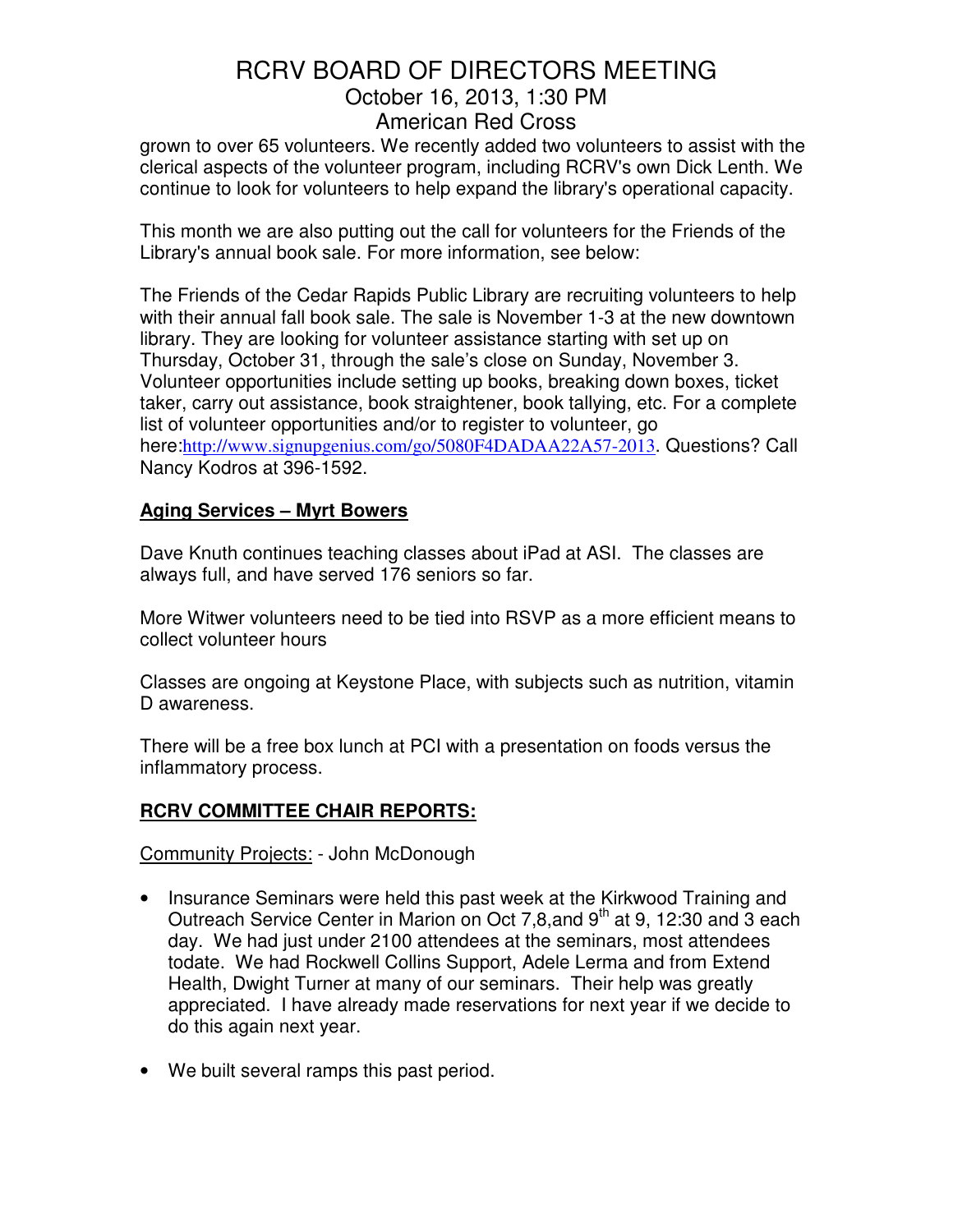- Medicare open enrollment started yesterday and is open until December 7, 2013.
- Jim Vacherlon has taken shirt orders for RCRV. He will be going south shortly so he will not take any more orders at this time.
- Rod Blocksome was involved in a 10 minute documentary of Art Collins and associates. 15 people were interviewed over a 4 day span for the 10 minute film.
- Honor Flight to DC went as scheduled this morning even with the government shutdown.
- Disaster Preparedness training by UWECI occurred this past period. A couple of RCRV members attended the classes.
- We continue to support lots of nonprofit agencies this past period even though I did not report on them.

If you can dream it, we can do it.

Data Base: – Jim Klein and Bill Ellis

- Database was updated for the obituaries from Wilma Shadle, phone messages, emails and for those who have requested the eNewsletter.
- Database was updated for the returned June "Insurance Post Cards.
- Prepared the mailing list for the October newsletter. There are 3983 labels for the general mailing and 170 for those to be sent by email by RSVP.

### Communications: - Jim Green

Newsletter for October is three-fourths done, and will go to the print shop tomorrow. This issue will announce the Annual Meeting in November.

### MEMBERSHIP and RETENTION - Kayla Paulson (via email):

6 new members joined following the recent mailing.

September 2013 Stats

- 228 current volunteers
- 2 new this month
- 0 inactivated volunteer restarted
- 0 inactive volunteers terminated/removed